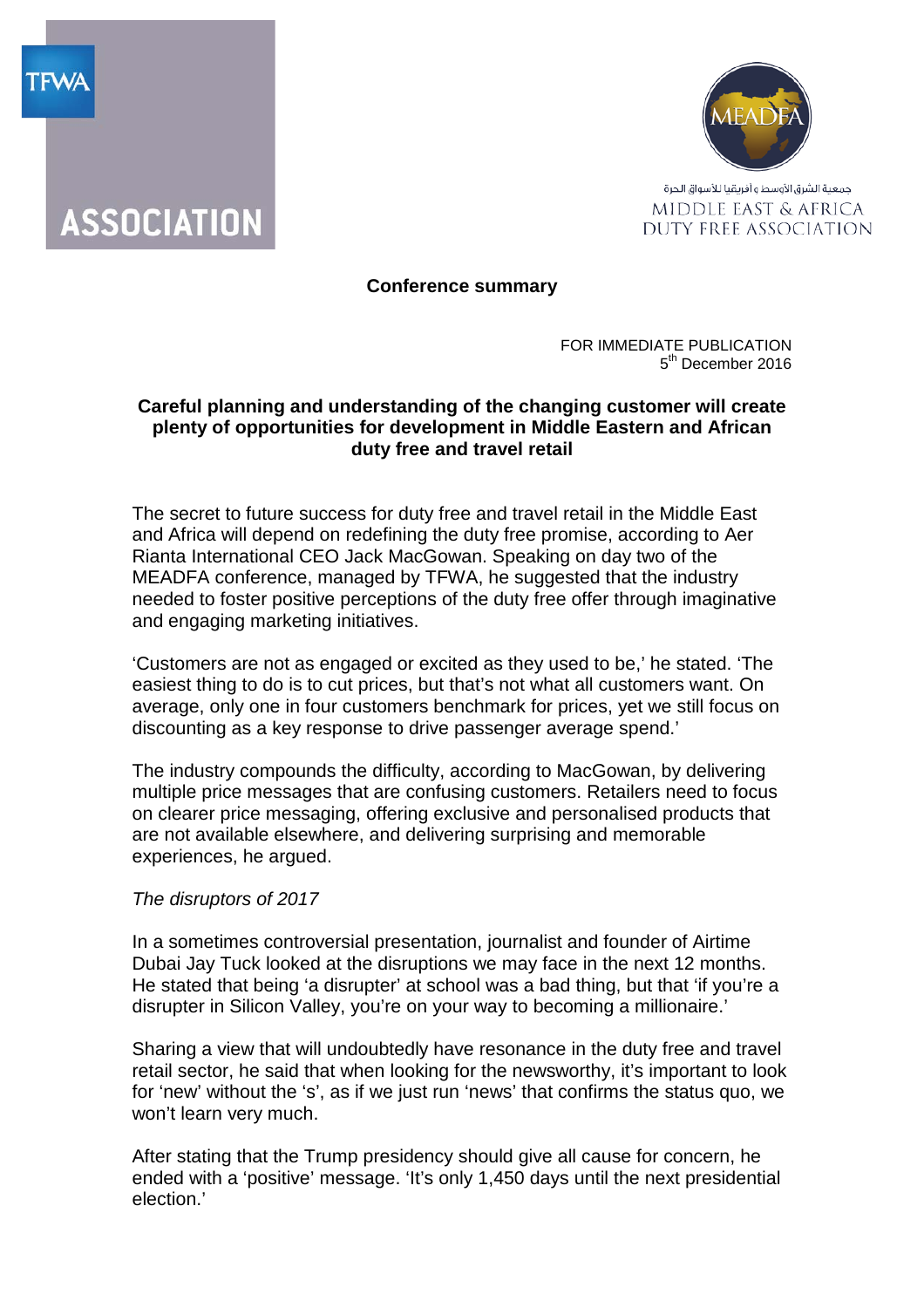## *The next generation*

In a session entitled Millennials in the Middle East, Google travel industry analyst Vrinda Singh outlined six character traits of the all-important generation that now makes up 30% of the population. Firstly, the Millennial 'lives online', spending a staggering day a week using their mobile devices. They are the 'opinion generation' and 85% consider the internet as their first stop for information, while 30% have posted online reviews of a product or experience and 40% have asked friends or checked reviews online before making a purchase.

The Millennial seeks meaning in everything, and wants a brand to have meaning too. If they see value, they will spend. But the way they define value is very different; 'it's all about the experience'. Millennials are likely to be intensely loyal and 54% consider two brands at most when making a purchase decision. They also demand engagement and are looking for a relationship that is broader than just the transaction.

Elena Nikolova, founder of MuslimTravelGirl.com explained that Muslim Millennials want what all other Millennials want, and they too value experience more than the items they buy.

Just under half of Millennials (49%) save money to travel compared to only 39% who put aside money to buy a home. Muslim Millennials are well educated with a high disposable income. They love technology and are brand loyal like other Millennials, and they are also proud of their Muslim faith. They want to enjoy the same things as their non-Muslim friends, but within the teachings of their religion.

Muslims spent USD 151 billion on travel in 2015, up 4.9% from the previous year, which compares to a growth rate in the global market of 3%. Revenue from Muslim-friendly travel services is estimated to have been worth USD 24 billion in 2015.

### *Winning the battles*

In a session exploring the external threats currently facing the duty free and travel retail industry, Sarah Branquinho, president of ETRC and external affairs director and head of communication for Europe and Africa at Dufry, explained the sector faces regulatory challenges from a number of directions. Legislative demands regarding labelling are being tackled. A solution that allows consumers to access information via their smartphones is being explored, and by 2017 it is hoped that ETRC will have a recommendation to the industry that can be progressed.

Confusing restrictions on baggage have also acted as a disincentive for consumers to shop at the airport, and ETRC has been looking into how to have legislation introduced that will allow passengers to take shopping on board. Plain packing of tobacco products is another issue being addressed by ETRC.